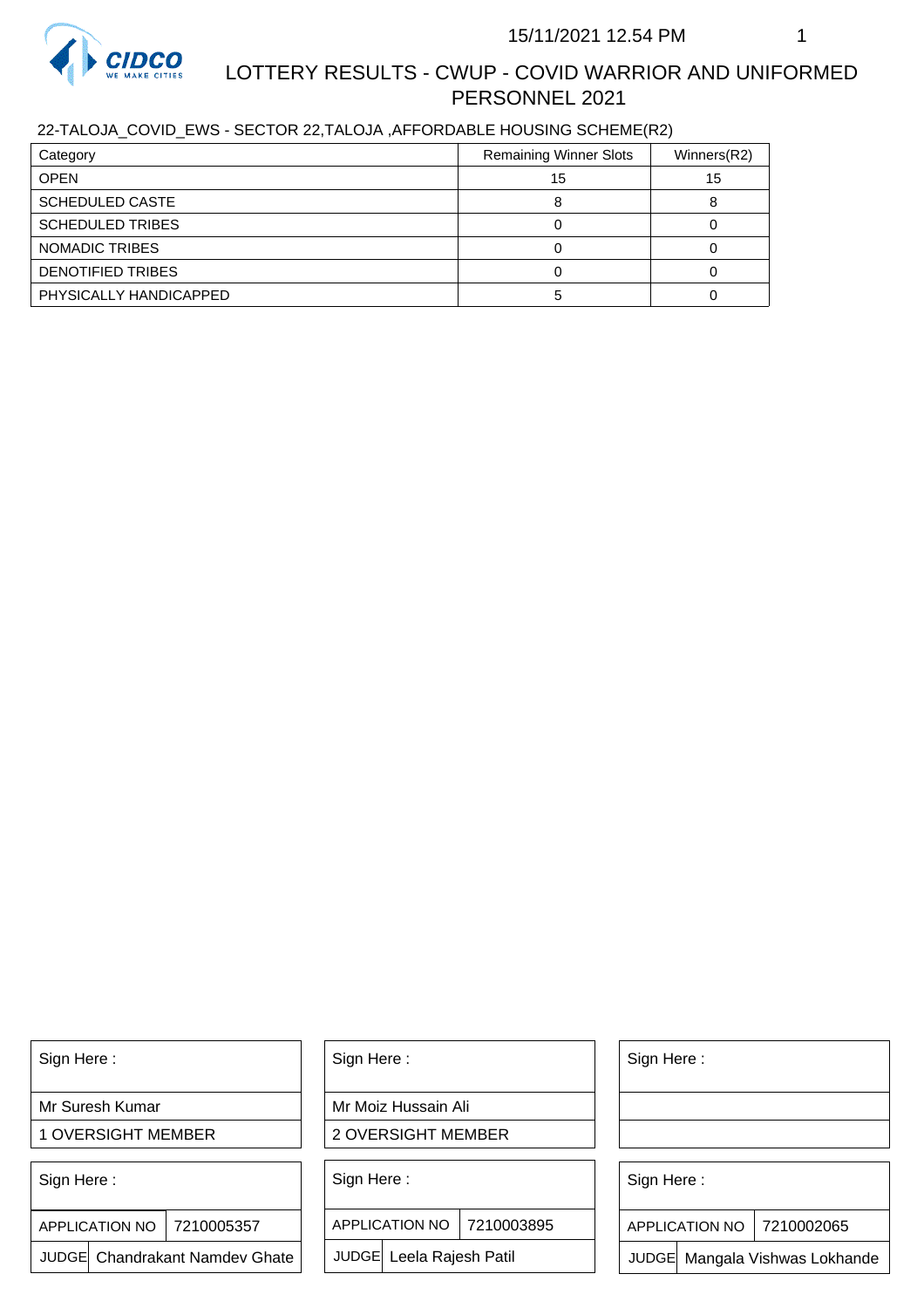

Winner List

 LOTTERY RESULTS - CWUP - COVID WARRIOR AND UNIFORMED PERSONNEL 2021

#### Scheme: 22-TALOJA\_COVID\_EWS - SECTOR 22,TALOJA ,AFFORDABLE HOUSING SCHEME

Category - OPEN - OPEN

| Priority No    | Application<br>Number | <b>Applicant Name</b>              | Flat*<br>Bd, Wg, Fl, Ft (Rnd) |
|----------------|-----------------------|------------------------------------|-------------------------------|
| 1              | 7210008479            | Mr Kiran Dinkar Kahane             | E04, -, 7, 1(R2)              |
| $\overline{c}$ | 7210002762            | Mr Yogesh Ashok Kakade             | E03, -, 9, 2(R2)              |
| 3              | 7210003750            | Mr Sanket Shashikant<br>Balkawde   | E05, $-$ , 6, 2(R2)           |
| 4              | 7210009960            | Mr Prakash Dadu Pawar              | $E03, -, 8, 2(R2)$            |
| 5              | 7210008501            | Madhuri<br>Мs<br>Bhushan<br>Sasane | E03, -, 12,<br>1(R2)          |
| 6              | 7210005809            | Mahadev<br>Mr Santosh<br>Gujar     | $E03, -7, 5(R2)$              |
| 7              | 7210001976            | Mr Dilip Laxman Mane               | E04, -, 13,<br>5(R2)          |
| 8              | 7210006040            | Mr Sandeep Narayan<br>Bhaskar      | E01, -, 10,<br>3(R2)          |
| 9              | 7210007088            | Mr Deeapk Balkrushna<br>Yadav      | $E03, -, 5, 5(R2)$            |
| 10             | 7210004868            | Mr Vishnu Keshav Sawant            | E04, -, 3, 4(R2)              |
| 11             | 7210004448            | Ms Sushma Sharad Desai             | E03, -, 9, 4(R2)              |
| 12             | 7210002503            | Mrs Anita Deepak Bhoir             | E03, -, 3, 5(R2)              |
| 13             | 7210008981            | Mr Roshan Harishchandra<br>Mhatre  | $E02, -, 4, 1(R2)$            |
| 14             | 7210003838            | Mr Sila Shivram Swain              | E02, -, 11,<br>4(R2)          |
| 15             | 7210007302            | Mr Vikas Parshuram Patil           | E05, -, 1, 3(R2)              |